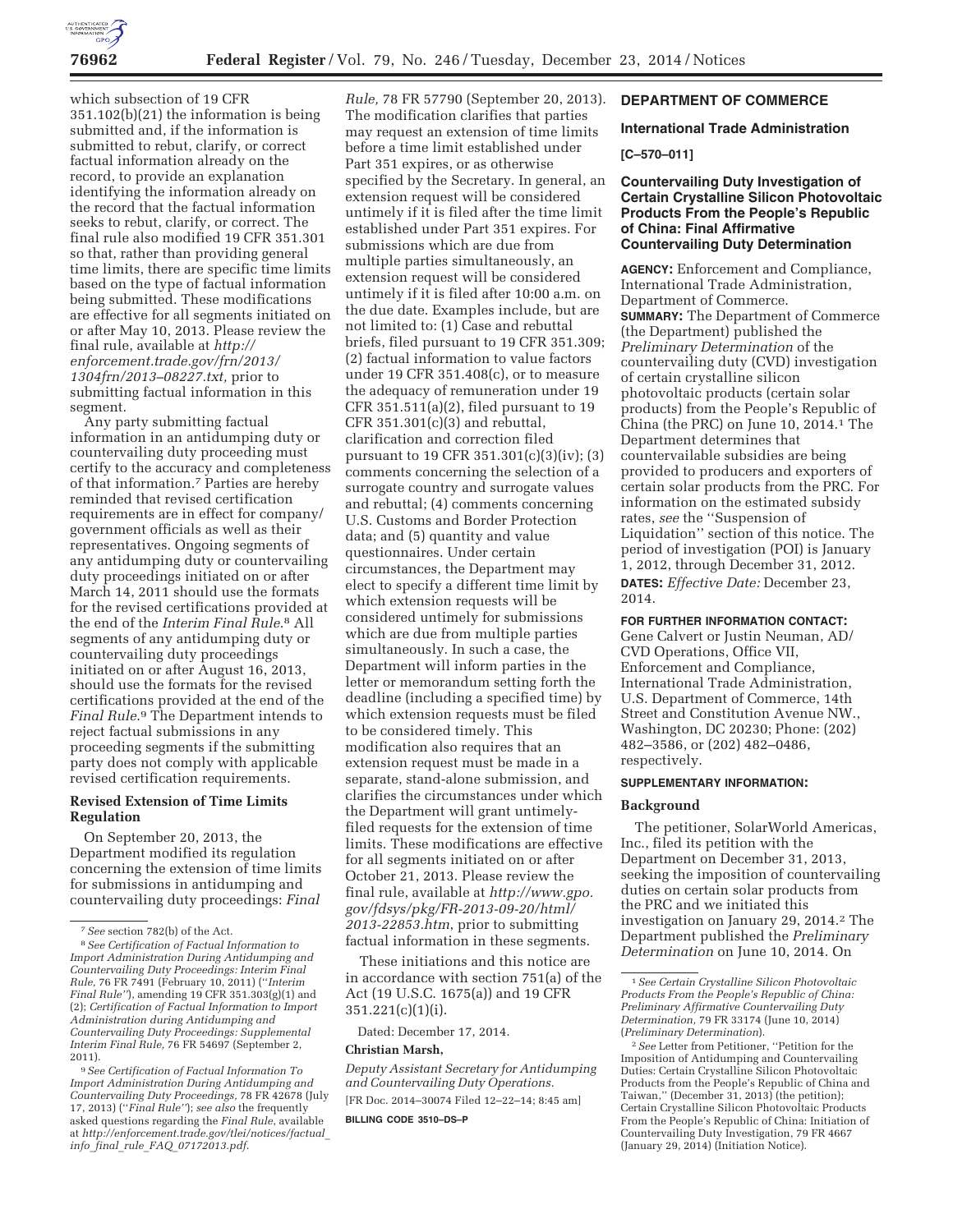June 9, 2014, the Government of the People's Republic of China submitted a ministerial error allegation regarding aspects of the *Preliminary Determination.* On June 10, 2014, the mandatory company respondents, Changzhou Trina Solar Energy Co., Ltd. and its cross-owned affiliate Trina Solar (Changzhou) Science & Technology Co., Ltd. (Collectively, Trina Solar), and Wuxi Suntech Power Co., Ltd. and its cross-owned affiliates also submitted a ministerial error allegation. On July 31, 2014, we aligned the final determination in this investigation with the final determination in the companion antidumping duty investigation on certain solar products from the PRC.3 On August 15, 2014, the Department rejected the Government of the People's Republic of China's (the GOC's) June 9, 2014, ministerial error allegation, as well as Trina Solar's and Wuxi Suntech's June 10, 2014, submissions, explaining that their submissions were noncompliant with the Department's procedures for submitting factual information. Trina Solar and Wuxi Suntech each timely resubmitted their ministerial error allegations on August 19, 2014. On August 21, 2014, the Department determined that no ministerial errors exist with respect to Trina Solar's and Wuxi Suntech's allegations.4 Between August 20 and September 2, 2014, we conducted verification of the questionnaire responses submitted by the GOC, Trina Solar, and Wuxi Suntech.5

On October 3, 2014, in response to interested parties' comments on the scope of this investigation, the Department announced that it was considering the possibility of a scope clarification, described the possible clarification, and provided interested parties with an opportunity to submit comments on the potential clarification.6

5*See* Department Memoranda, ''Verification of the Questionnaire Responses Submitted by Changzhou Trina Solar Energy Co., Ltd. and its Cross-Owned Companies,'' (October 2, 2014); ''Verification of the Questionnaire Responses Submitted by the Government of the People's Republic of China,'' (October 3, 2014); and ''Verification of the Questionnaire Responses Submitted by Wuxi Suntech Power Co., Ltd. and its Cross-Owned Companies,'' (October 3, 2014).

6*See* Letter to All Interested Parties, ''Antidumping and Countervailing Duty Investigations of Certain Crystalline Silicon Photovoltaic Products from the People's Republic of China and the Antidumping Duty Investigation of

Between October 16 and October 27, 2014, interested parties submitted case and rebuttal briefs. We did not conduct a hearing in this proceeding, as any requests for a hearing were timely withdrawn. A full discussion of the issues raised by parties for this final determination may be found in the Final Decision Memorandum.7 The Final Decision Memorandum is a public document and is on file electronically via Enforcement and Compliance's Antidumping and Countervailing Duty Centralized Electronic Service System (ACCESS).8 ACCESS is available to registered users at *http:// access.trade.gov,* and is available to all parties in the Central Records Unit, room 7046 of the main Department of Commerce building. In addition, a complete version of the Final Decision Memorandum can be accessed directly at *http://enforcement.trade.gov/frn/.*  The signed Final Decision Memorandum and the electronic version are identical in content.

## **Scope Comments and Scope Clarification**

As indicated in the ''Background'' section above, the Department received comments regarding the scope of this investigation from numerous interested parties. The Department summarized these comments and addressed them in the accompanying Final Decision Memorandum.9 As explained in the Final Decision Memorandum, to facilitate the scope's administrability and enforcement, we have clarified the scope language such that subject merchandise includes all modules, laminates and/or panels assembled in the PRC that contain crystalline silicon photovoltaic cells produced in a customs territory other than the PRC.10

8On November 24, 2014, Enforcement and Compliance changed the name of Enforcement and Compliance's AD and CVD Centralized Electronic Service System (IA ACCESS) to AD and CVD Centralized Electronic Service System (ACCESS). The Web site location was changed from *http:// iaaccess.trade.gov* to *http://access.trade.gov.* The Final Rule changing the references to the Regulations can be found at 79 FR 69046 (November 20, 2014).

9*See* Final Decision Memorandum at Comment 1, ''Scope Comments and Scope Clarification.'' 10 *Id.* 

The scope of the investigation for this final determination is below.

### **Scope of the Investigation**

The merchandise covered by this investigation is modules, laminates and/ or panels consisting of crystalline silicon photovoltaic cells, whether or not partially or fully assembled into other products, including building integrated materials. For purposes of this investigation, subject merchandise includes modules, laminates and/or panels assembled in the PRC consisting of crystalline silicon photovoltaic cells produced in a customs territory other than the PRC.

Subject merchandise includes modules, laminates and/or panels assembled in the PRC consisting of crystalline silicon photovoltaic cells of thickness equal to or greater than 20 micrometers, having a p/n junction formed by any means, whether or not the cell has undergone other processing, including, but not limited to, cleaning, etching, coating, and/or addition of materials (including, but not limited to, metallization and conductor patterns) to collect and forward the electricity that is generated by the cell.

Excluded from the scope of this investigation are thin film photovoltaic products produced from amorphous silicon (a-Si), cadmium telluride (CdTe), or copper indium gallium selenide (CIGS). Also excluded from the scope of this investigation are modules, laminates and/or panels assembled in the PRC, consisting of crystalline silicon photovoltaic cells, not exceeding 10,000mm2 in surface area, that are permanently integrated into a consumer good whose function is other than power generation and that consumes the electricity generated by the integrated crystalline silicon photovoltaic cells. Where more than one module, laminate and/or panel is permanently integrated into a consumer good, the surface area for purposes of this exclusion shall be the total combined surface area of all modules, laminates and/or panels that are integrated into the consumer good. Further, also excluded from the scope of this investigation are any products covered by the existing antidumping and countervailing duty orders on crystalline silicon photovoltaic cells, whether or not assembled into modules, laminates and/or panels, from the PRC.11

<sup>3</sup>*See Certain Crystalline Silicon Photovoltaic Products From the People's Republic of China: Alignment of Final Countervailing Duty Determination With Final Antidumping Duty Determination,* 79 FR 44402 (July 31, 2014).

<sup>4</sup>*See* Department Memorandum, ''Allegations of Ministerial Errors in the Preliminary Determination,'' (August 21, 2014).

Certain Crystalline Silicon Photovoltaic Products from Taiwan: Opportunity to Submit Scope Comments,'' (October 3, 2014).

<sup>7</sup>*See* the Department's Memorandum to Paul Piquado, Assistant Secretary for Enforcement and Compliance, ''Issues and Decision Memorandum for the Final Determination in the Countervailing Duty Investigation of Certain Crystalline Silicon Photovoltaic Products from the People's Republic of China,'' dated concurrently with this notice and hereby adopted by this notice (Final Decision Memorandum).

<sup>11</sup>*See Crystalline Silicon Photovoltaic Cells, Whether or Not Assembled Into Modules, From the People's Republic of China: Amended Final Determination of Sales at Less Than Fair Value, and Antidumping Duty Order,* 77 FR 73018 (December 7, 2012); *Crystalline Silicon Photovoltaic*  Continued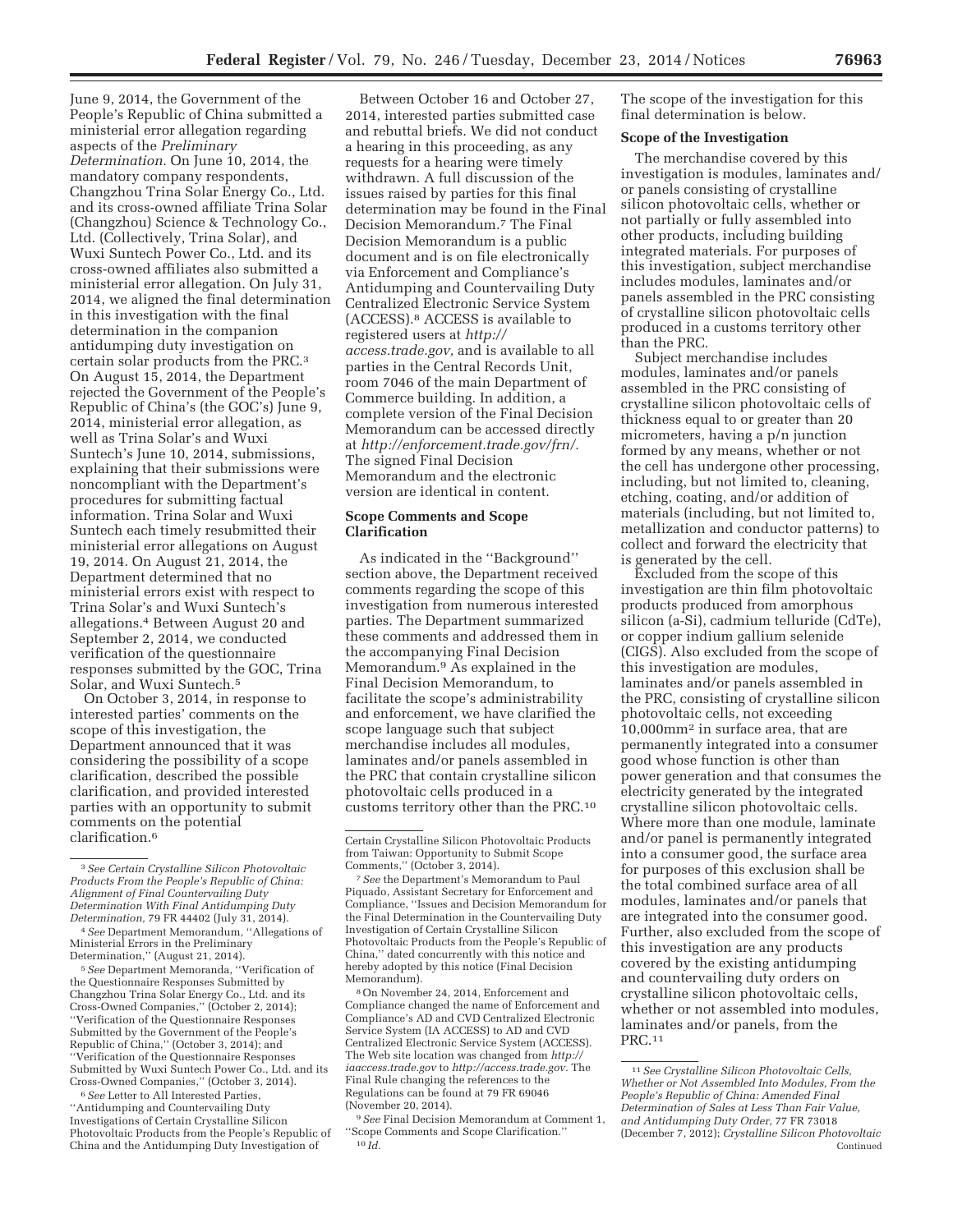Merchandise covered by this investigation is currently classified in the Harmonized Tariff Schedule of the United States (HTSUS) under subheadings 8501.61.0000, 8507.20.8030, 8507.20.8040, 8507.20.8060, 8507.20.8090, 8541.40.6020, 8541.40.6030 and 8501.31.8000. These HTSUS subheadings are provided for convenience and customs purposes; the written description of the scope of this investigation is dispositive.

# **Analysis of Subsidy Programs and Comments Received**

The subsidy programs under investigation and the issues raised in the case and rebuttal briefs by parties in this investigation are discussed in the Final Decision Memorandum. A list of the issues that parties raised, and to which we responded in the Final Decision Memorandum, is attached to this notice as an Appendix.

### **Use of Adverse Facts Available**

The Department notes that, in making these findings, we relied, in part, on facts available and, because one or more respondents did not act to the best of their ability to respond to the Department's requests for information, we drew an adverse inference where appropriate in selecting from among the facts otherwise available.12 For further information, *see* the section ''Use of Facts Otherwise Available and Adverse Inferences,'' in the Final Decision Memorandum.

# **Suspension of Liquidation**

In accordance with section  $705(c)(1)(B)(i)$  of the Act, we calculated a rate for each company respondent. Section 705(c)(5)(A)(i) of the Act states that, for companies not individually investigated, we will determine an ''all others'' rate equal to the weightedaverage countervailable subsidy rates established for exporters and producers individually investigated, excluding zero and *de minimis* countervailable subsidy rates, and any rates determined entirely under section 776 of the Act.

In accordance with section 703(d) and 705(c)(5)(A) of the Act, for companies not investigated, we apply an ''all others'' rate, which is normally calculated by weighing the subsidy rates of the individual companies selected as respondents by those companies' exports of the subject merchandise to

the United States. Under section  $705(c)(5)(A)(i)$  of the Act, the all others rate should exclude zero and *de minimis* rates calculated for the exporters and producers individually investigated. Where the rates for the investigated companies are all zero or *de minimis,* section 705(c)(5)(A)(ii) of the Act instructs the Department to establish an all others rate using ''any reasonable method.'' Notwithstanding the language of section  $705(c)(5)(A)(i)$  of the Act, we have not calculated the all others rate by weight averaging the rates of the two individually investigated company respondents, because doing so risks disclosure of proprietary information. Therefore, and consistent with the Department's practice, for the all others rate, we calculated a simple average of the two company respondents' rates.13 We determine the total estimated net countervailable subsidy rates to be:

| Company                                                                                      | Subsidy Rate<br>(ad valorem)<br>(Percent) |
|----------------------------------------------------------------------------------------------|-------------------------------------------|
| Wuxi Suntech Power Co.,<br>ht I<br>Changzhou Trina Solar En-<br>ergy Co., Ltd.<br>All Others | 27.64<br>49.79<br>38.72                   |

As a result of our *Preliminary Determination,* and pursuant to section 703(d) of the Act, we instructed U.S. Customs and Border Protection (CBP) to suspend liquidation of all entries of merchandise under consideration from the PRC that were entered or withdrawn from warehouse, for consumption, on or after June 10, the date of publication of the *Preliminary Determination* in the **Federal Register**. In accordance with section 703(d) of the Act, we issued instructions to CBP to discontinue the suspension of liquidation for CVD purposes for subject merchandise entered, or withdrawn from warehouse, on or after October 8, 2014, but to continue the suspension of liquidation of all entries from June 10, 2014 through October 7, 2014.14

If the U.S. International Trade Commission (the ITC) issues a final

affirmative injury determination, we will issue a CVD order and will reinstate the suspension of liquidation under section 706(a) of the Act and will require a cash deposit of estimated CVDs for such entries of subject merchandise in the amounts indicated above. If the ITC determines that material injury, or threat of material injury, does not exist, this proceeding will be terminated and all estimated duties deposited or securities posted as a result of the suspension of liquidation will be refunded or canceled.

### **ITC Notification**

In accordance with section 705(d) of the Act, we will notify the ITC of our determination. In addition, we are making available to the ITC all nonprivileged and non-proprietary information related to this investigation. We will allow the ITC access to all privileged and business proprietary information in our files, provided the ITC confirms that it will not disclose such information, either publicly or under an administrative protective order (APO), without the written consent of the Assistant Secretary for Enforcement and Compliance.

# **Return or Destruction of Proprietary Information**

In the event the ITC issues a final negative injury determination, this notice will serve as the only reminder to parties subject to an APO of their responsibility concerning the destruction of proprietary information disclosed under APO in accordance with 19 CFR 351.305(a)(3). Timely written notification of the return/ destruction of APO materials or conversion to judicial protective order is hereby requested. Failure to comply with the regulations and terms of an APO is a violation which is subject to sanction.

This determination is issued and published pursuant to sections 705(d) and 777(i) of the Act.

Dated: December 15, 2014.

#### **Paul Piquado,**

*Assistant Secretary for Enforcement and Compliance.* 

### **Appendix—Final Decision Memorandum**

- I. Summary
- II. Background
- III. Scope of the Investigation
- IV. Application of the Countervailing Duty Law to Imports from the PRC
- V. Subsidies Valuation Information
- VI. Benchmarks and Discount Rates
- VII. Use of Facts Otherwise Available and Adverse Inferences
- VIII. Analysis of Programs

*Cells, Whether or Not Assembled Into Modules, From the People's Republic of China:* 

*Countervailing Duty Order,* 77 FR 73017 (December 7, 2012).

<sup>12</sup>*See* sections 776(a) and (b) of the Tariff Act of 1930, as amended (the Act).

<sup>13</sup>*See, e.g., Countervailing Duty Investigation of Chlorinated Isocyanurates From the People's Republic of China: Preliminary Determination and Alignment of Final Determination With Final Antidumping Determination,* 79 FR 10097 (February 24, 2014), unchanged in *Countervailing Duty Investigation of Chlorinated Isocyanurates From the People's Republic of China: Final Affirmative Countervailing Duty Determination,* 79 FR 56560 (September 22, 2014).

<sup>14</sup>*See* CBP's Antidumping Duty and Countervailing Duty Message Database, *http:// adcvd.cbp.dhs.gov/adcvdweb/,* at Message No. 4283302 (October 10, 2014).